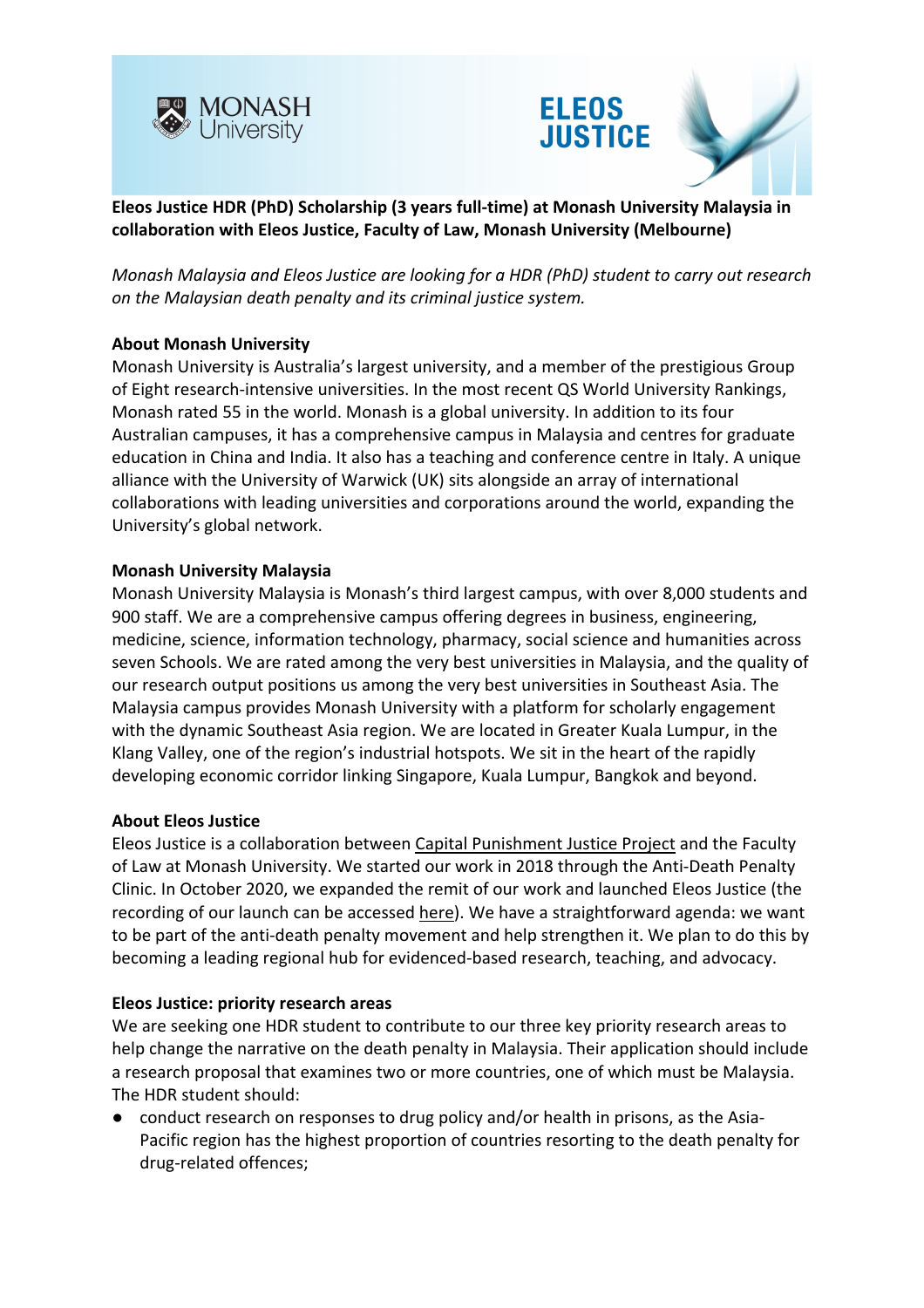





- chart underlying attitudes towards the death penalty, so we can begin to change opinion and identify areas where attitudinal shifts could be fostered; or
- conduct research on the identities of those on death row, to better understand the people sentenced to death, including their socioeconomic, gender, sexual, ethnic and religious identities.

# **HDR Scholarship**

This prestigious Eleos Justice HDR scholarship will receive:

- a full fee waiver;
- a monthly stipend of 2,800 ringgit;
- a research allowance of 4,000 ringgit; and
- receive supervision and mentoring from Eleos Justice and Monash University Malaysia researchers.

### **Selection criteria**

All applicants must be able to demonstrate a capacity to carry out independent research and have adequate training and ability to pursue the proposed course of study. In all cases, the qualifications described below must be from Monash University or an equivalent institution in the opinion of the Graduate Research Committee (GRC).

The minimum qualifications for admission to HDR enrolment are:

- o a bachelor's degree requiring at least four years of full-time study in a relevant field, and which normally includes a research component in the fourth year, leading to an honours 1 or 2A in a relevant field;
- o a course leading to a level rated by the relevant department, faculty and committee as equivalent to an honours 1 or 2A in a relevant field;
- o a master's degree that entails work, normally including a significant research component, including at least 25% of one full time equivalent year of work, including a thesis. It is normally expected that a grade of honours 2A has been obtained for the research thesis or project. Where ungraded, examiners' reports will be taken into account; or
- o have qualifications which in the opinion of GRC are deemed equivalent.

### **Application process and closing date**

If you are interested in submitting an application, please review our 'priority research areas' and submit your application to Mai Sato (mai.sato@monash.edu) by Sunday 21 March 2021 (23:59pm MST).

Your application must include:

- a 2,000 word research proposal;
- a statement of your achievements, experience and skills according to the selection criteria;
- a curriculum vitae; and